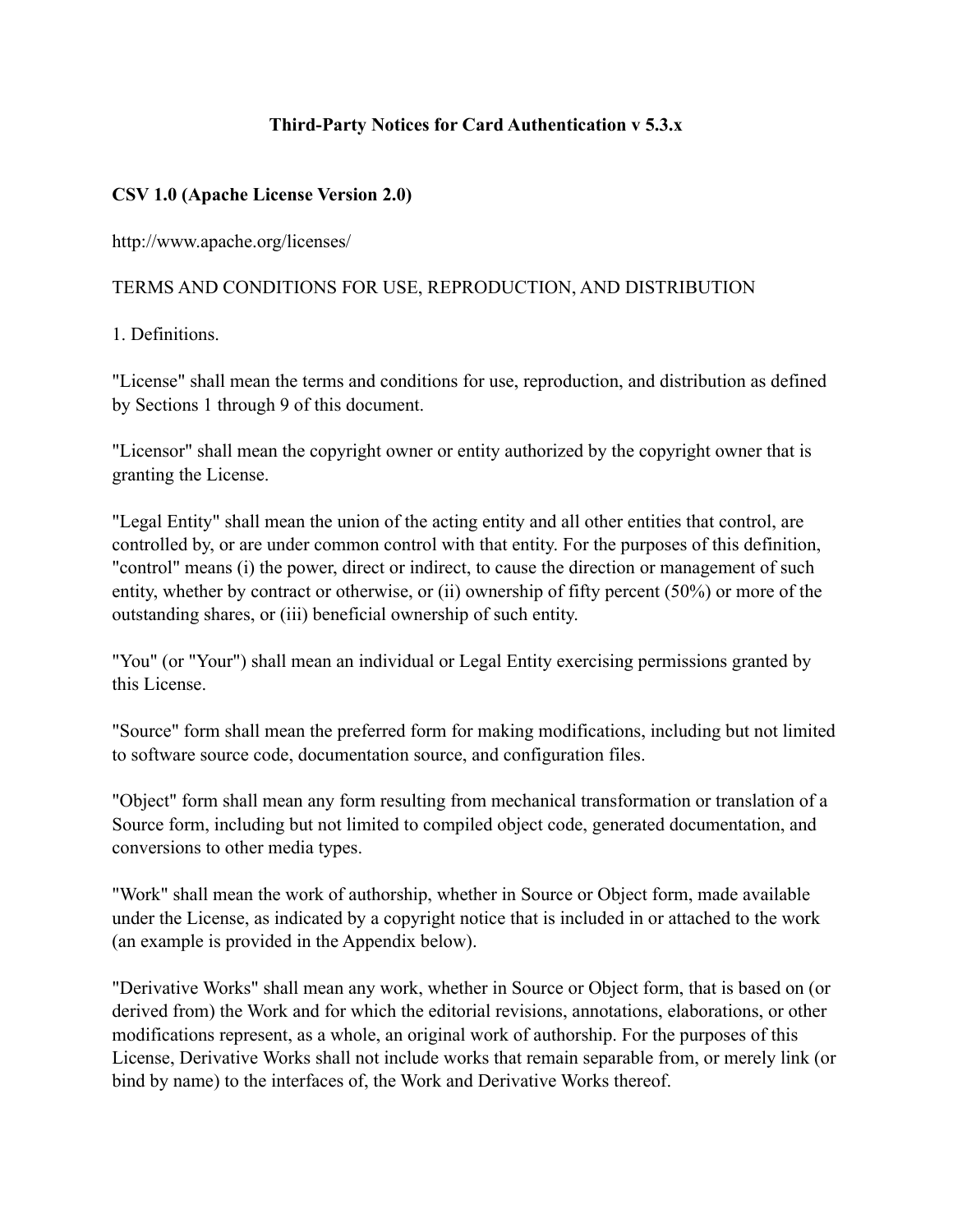"Contribution" shall mean any work of authorship, including the original version of the Work and any modifications or additions to that Work or Derivative Works thereof, that is intentionally submitted to Licensor for inclusion in the Work by the copyright owner or by an individual or Legal Entity authorized to submit on behalf of the copyright owner. For the purposes of this definition, "submitted" means any form of electronic, verbal, or written communication sent to the Licensor or its representatives, including but not limited to communication on electronic mailing lists, source code control systems, and issue tracking systems that are managed by, or on behalf of, the Licensor for the purpose of discussing and improving the Work, but excluding communication that is conspicuously marked or otherwise designated in writing by the copyright owner as "Not a Contribution."

"Contributor" shall mean Licensor and any individual or Legal Entity on behalf of whom a Contribution has been received by Licensor and subsequently incorporated within the Work.

2. Grant of Copyright License. Subject to the terms and conditions of this License, each Contributor hereby grants to You a perpetual, worldwide, non-exclusive, no-charge, royalty-free, irrevocable copyright license to reproduce, prepare Derivative Works of, publicly display, publicly perform, sublicense, and distribute the Work and such Derivative Works in Source or Object form.

3. Grant of Patent License. Subject to the terms and conditions of this License, each Contributor hereby grants to You a perpetual, worldwide, non-exclusive, no-charge, royalty-free, irrevocable (except as stated in this section) patent license to make, have made, use, offer to sell, sell, import, and otherwise transfer the Work, where such license applies only to those patent claims licensable by such Contributor that are necessarily infringed by their Contribution(s) alone or by combination of their Contribution(s) with the Work to which such Contribution(s) was submitted. If You institute patent litigation against any entity (including a cross-claim or counterclaim in a lawsuit) alleging that the Work or a Contribution incorporated within the Work constitutes direct or contributory patent infringement, then any patent licenses granted to You under this License for that Work shall terminate as of the date such litigation is filed.

4. Redistribution. You may reproduce and distribute copies of the Work or Derivative Works thereof in any medium, with or without modifications, and in Source or Object form, provided that You meet the following conditions:

You must give any other recipients of the Work or Derivative Works a copy of this License; and You must cause any modified files to carry prominent notices stating that You changed the files; and

You must retain, in the Source form of any Derivative Works that You distribute, all copyright, patent, trademark, and attribution notices from the Source form of the Work, excluding those notices that do not pertain to any part of the Derivative Works; and

If the Work includes a "NOTICE" text file as part of its distribution, then any Derivative Works that You distribute must include a readable copy of the attribution notices contained within such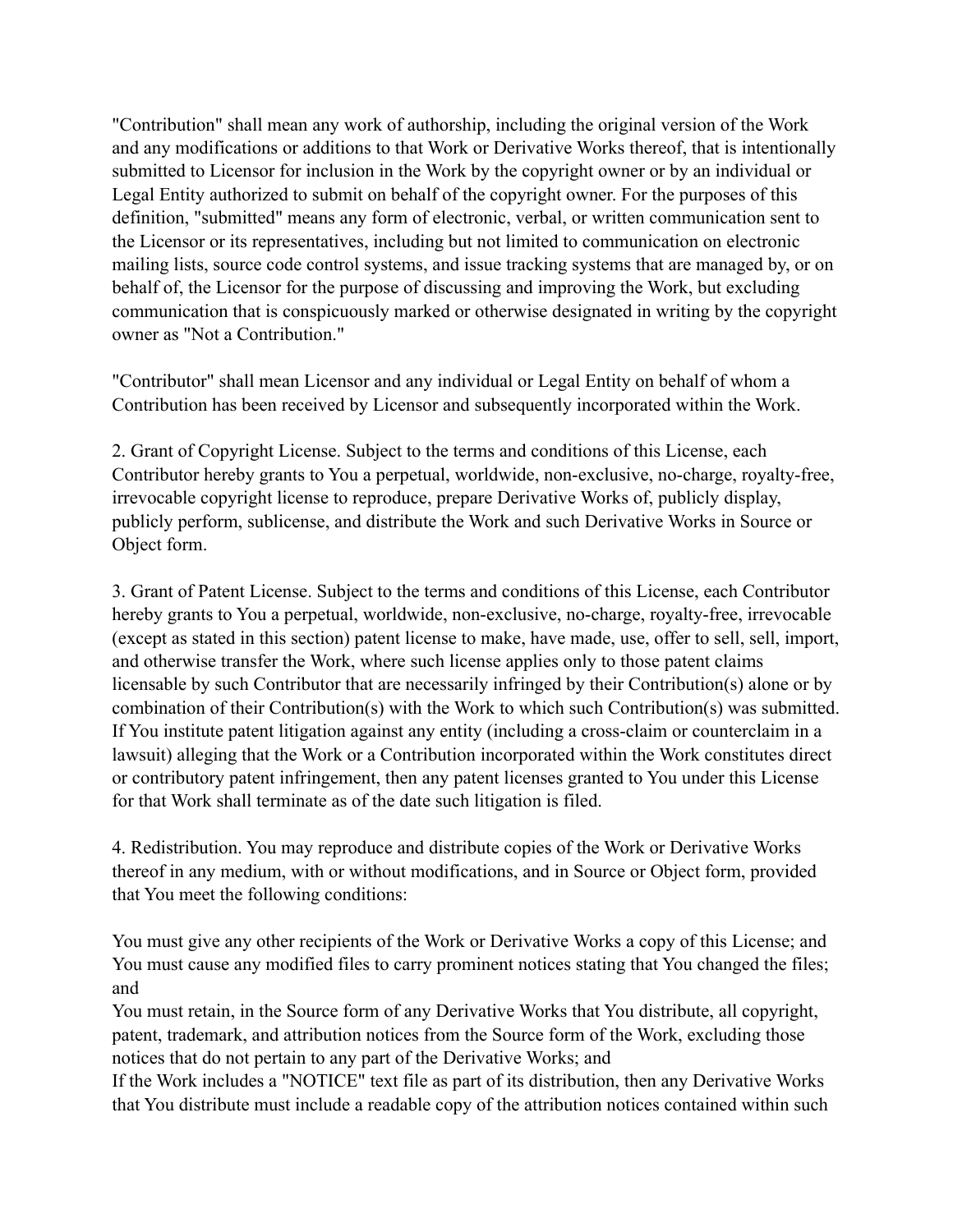NOTICE file, excluding those notices that do not pertain to any part of the Derivative Works, in at least one of the following places: within a NOTICE text file distributed as part of the Derivative Works; within the Source form or documentation, if provided along with the Derivative Works; or, within a display generated by the Derivative Works, if and wherever such third-party notices normally appear. The contents of the NOTICE file are for informational purposes only and do not modify the License. You may add Your own attribution notices within Derivative Works that You distribute, alongside or as an addendum to the NOTICE text from the Work, provided that such additional attribution notices cannot be construed as modifying the License.

You may add Your own copyright statement to Your modifications and may provide additional or different license terms and conditions for use, reproduction, or distribution of Your modifications, or for any such Derivative Works as a whole, provided Your use, reproduction, and distribution of the Work otherwise complies with the conditions stated in this License. 5. Submission of Contributions. Unless You explicitly state otherwise, any Contribution intentionally submitted for inclusion in the Work by You to the Licensor shall be under the terms and conditions of this License, without any additional terms or conditions. Notwithstanding the above, nothing herein shall supersede or modify the terms of any separate license agreement you may have executed with Licensor regarding such Contributions.

6. Trademarks. This License does not grant permission to use the trade names, trademarks, service marks, or product names of the Licensor, except as required for reasonable and customary use in describing the origin of the Work and reproducing the content of the NOTICE file.

7. Disclaimer of Warranty. Unless required by applicable law or agreed to in writing, Licensor provides the Work (and each Contributor provides its Contributions) on an "AS IS" BASIS, WITHOUT WARRANTIES OR CONDITIONS OF ANY KIND, either express or implied, including, without limitation, any warranties or conditions of TITLE, NON-INFRINGEMENT, MERCHANTABILITY, or FITNESS FOR A PARTICULAR PURPOSE. You are solely responsible for determining the appropriateness of using or redistributing the Work and assume any risks associated with Your exercise of permissions under this License.

8. Limitation of Liability. In no event and under no legal theory, whether in tort (including negligence), contract, or otherwise, unless required by applicable law (such as deliberate and grossly negligent acts) or agreed to in writing, shall any Contributor be liable to You for damages, including any direct, indirect, special, incidental, or consequential damages of any character arising as a result of this License or out of the use or inability to use the Work (including but not limited to damages for loss of goodwill, work stoppage, computer failure or malfunction, or any and all other commercial damages or losses), even if such Contributor has been advised of the possibility of such damages.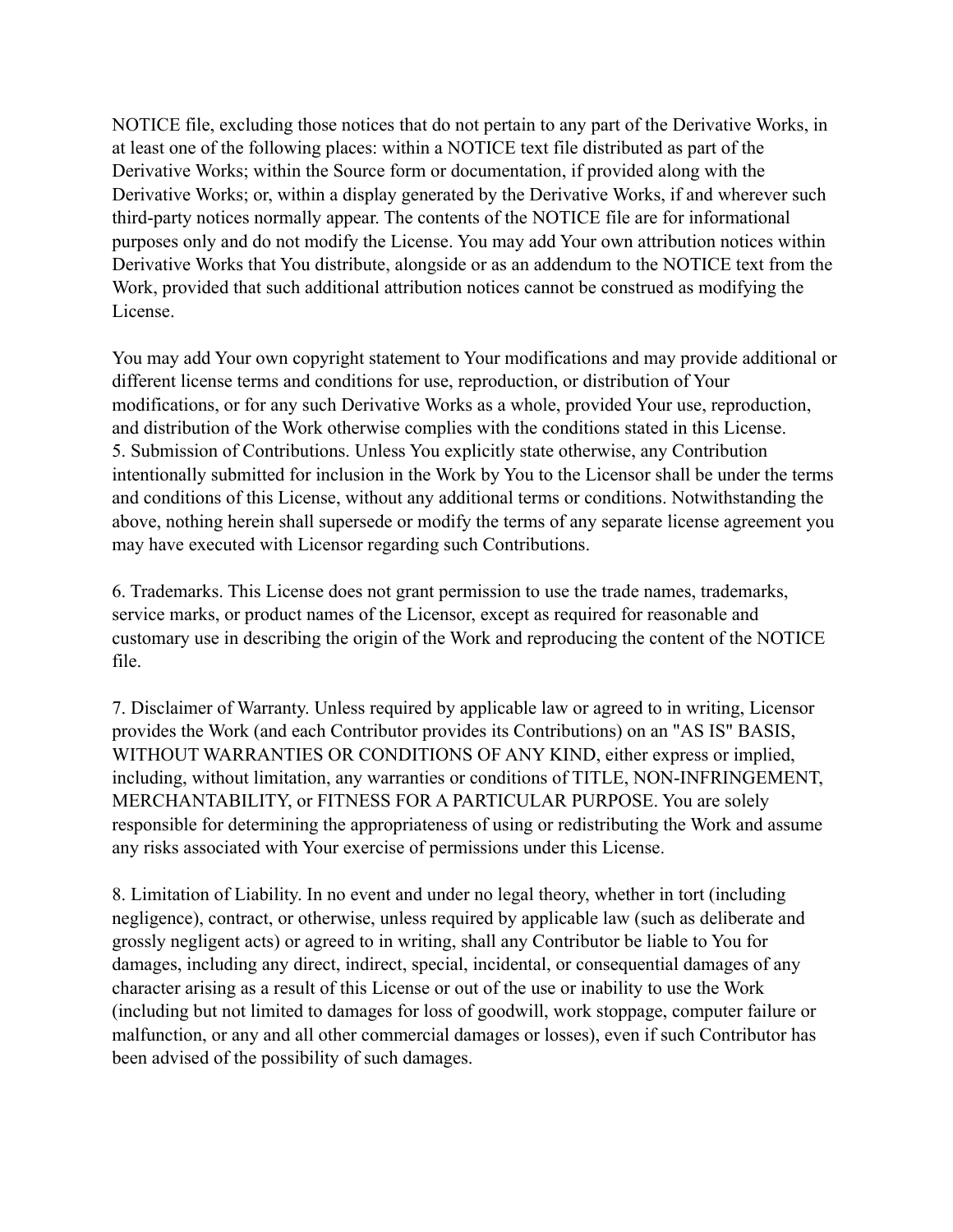9. Accepting Warranty or Additional Liability. While redistributing the Work or Derivative Works thereof, You may choose to offer, and charge a fee for, acceptance of support, warranty, indemnity, or other liability obligations and/or rights consistent with this License. However, in accepting such obligations, You may act only on Your own behalf and on Your sole responsibility, not on behalf of any other Contributor, and only if You agree to indemnify, defend, and hold each Contributor harmless for any liability incurred by, or claims asserted against, such Contributor by reason of your accepting any such warranty or additional liability.

# **jQuery 1.3.2 (MIT License)**

# Copyright (c) 2009 John Resig

Permission is hereby granted, free of charge, to any person obtaining a copy of this software and associated documentation files (the "Software"), to deal in the Software without restriction, including without limitation the rights to use, copy, modify, merge, publish, distribute, sublicense, and/or sell copies of the Software, and to permit persons to whom the Software is furnished to do so, subject to the following conditions:

The above copyright notice and this permission notice shall be included in all copies or substantial portions of the Software.

THE SOFTWARE IS PROVIDED "AS IS", WITHOUT WARRANTY OF ANY KIND, EXPRESS OR IMPLIED, INCLUDING BUT NOT LIMITED TO THE WARRANTIES OF MERCHANTABILITY, FITNESS FOR A PARTICULAR PURPOSE AND NONINFRINGEMENT. IN NO EVENT SHALL THE AUTHORS OR COPYRIGHT HOLDERS BE LIABLE FOR ANY CLAIM, DAMAGES OR OTHER LIABILITY, WHETHER IN AN ACTION OF CONTRACT, TORT OR OTHERWISE, ARISING FROM, OUT OF OR IN CONNECTION WITH THE SOFTWARE OR THE USE OR OTHER DEALINGS IN THE SOFTWARE.

# **org.eclipse.jdt.core.prefs (Apache License Version 2.0)**

Licensed to the Apache Software Foundation (ASF) under one or more contributor license agreements. See the NOTICE file distributed with this work for additional information regarding copyright ownership. The ASF licenses this file to you under the Apache License, Version 2.0 (the "License"); you may not use this file except in compliance with the License. You may obtain a copy of the License at<http://www.apache.org/licenses/LICENSE-2.0>. Unless required by applicable law or agreed to in writing, software distributed under the License is distributed on an "AS IS" BASIS, WITHOUT WARRANTIES OR CONDITIONS OF ANY KIND, either express or implied. See the License for the specific language governing permissions and limitations under the License.

# TERMS AND CONDITIONS FOR USE, REPRODUCTION, AND DISTRIBUTION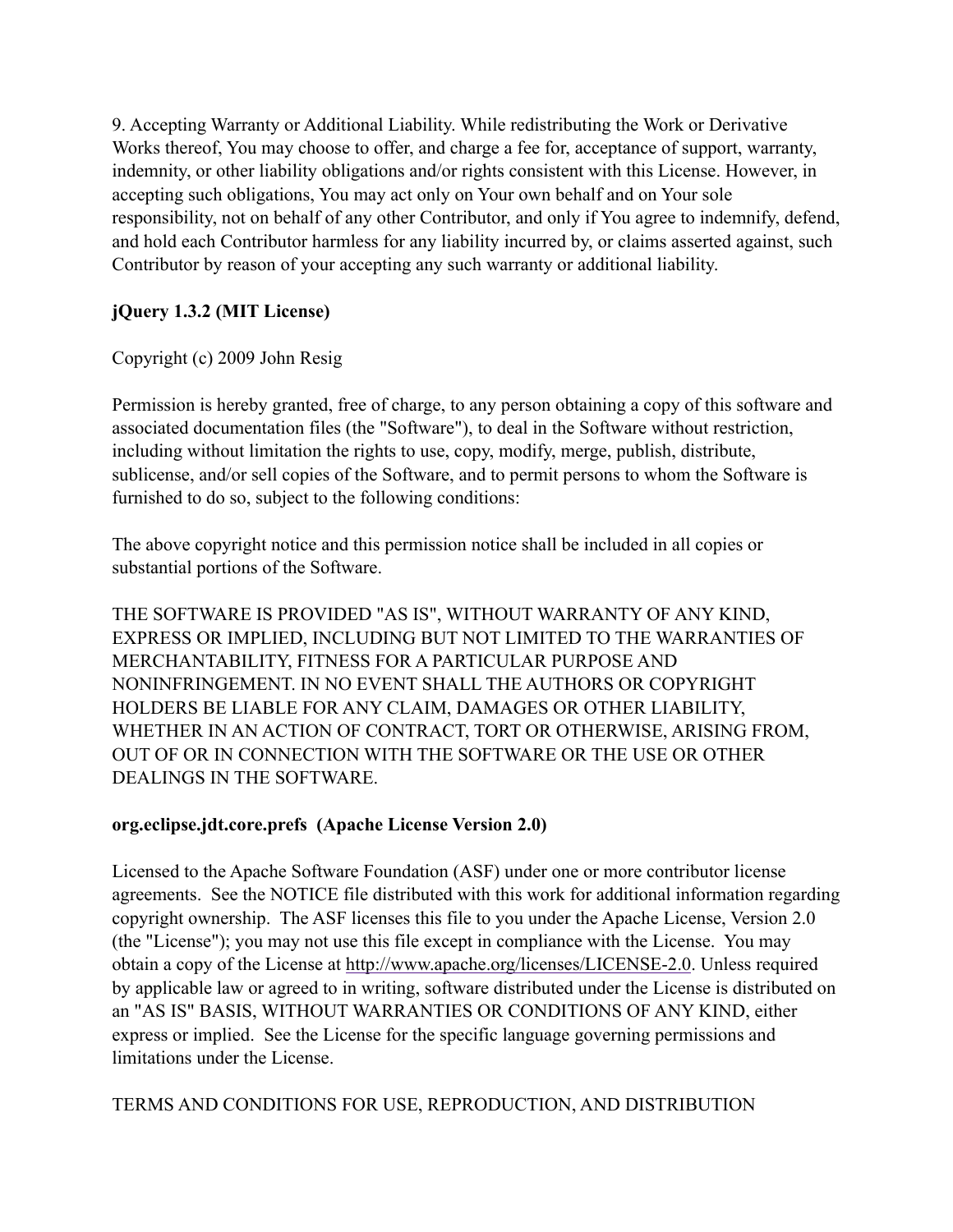#### 1. Definitions.

"License" shall mean the terms and conditions for use, reproduction, and distribution as defined by Sections 1 through 9 of this document.

"Licensor" shall mean the copyright owner or entity authorized by the copyright owner that is granting the License.

"Legal Entity" shall mean the union of the acting entity and all other entities that control, are controlled by, or are under common control with that entity. For the purposes of this definition, "control" means (i) the power, direct or indirect, to cause the direction or management of such entity, whether by contract or otherwise, or (ii) ownership of fifty percent (50%) or more of the outstanding shares, or (iii) beneficial ownership of such entity.

"You" (or "Your") shall mean an individual or Legal Entity exercising permissions granted by this License.

"Source" form shall mean the preferred form for making modifications, including but not limited to software source code, documentation source, and configuration files.

"Object" form shall mean any form resulting from mechanical transformation or translation of a Source form, including but not limited to compiled object code, generated documentation, and conversions to other media types.

"Work" shall mean the work of authorship, whether in Source or Object form, made available under the License, as indicated by a copyright notice that is included in or attached to the work (an example is provided in the Appendix below).

"Derivative Works" shall mean any work, whether in Source or Object form, that is based on (or derived from) the Work and for which the editorial revisions, annotations, elaborations, or other modifications represent, as a whole, an original work of authorship. For the purposes of this License, Derivative Works shall not include works that remain separable from, or merely link (or bind by name) to the interfaces of, the Work and Derivative Works thereof.

"Contribution" shall mean any work of authorship, including the original version of the Work and any modifications or additions to that Work or Derivative Works thereof, that is intentionally submitted to Licensor for inclusion in the Work by the copyright owner or by an individual or Legal Entity authorized to submit on behalf of the copyright owner. For the purposes of this definition, "submitted" means any form of electronic, verbal, or written communication sent to the Licensor or its representatives, including but not limited to communication on electronic mailing lists, source code control systems, and issue tracking systems that are managed by, or on behalf of, the Licensor for the purpose of discussing and improving the Work, but excluding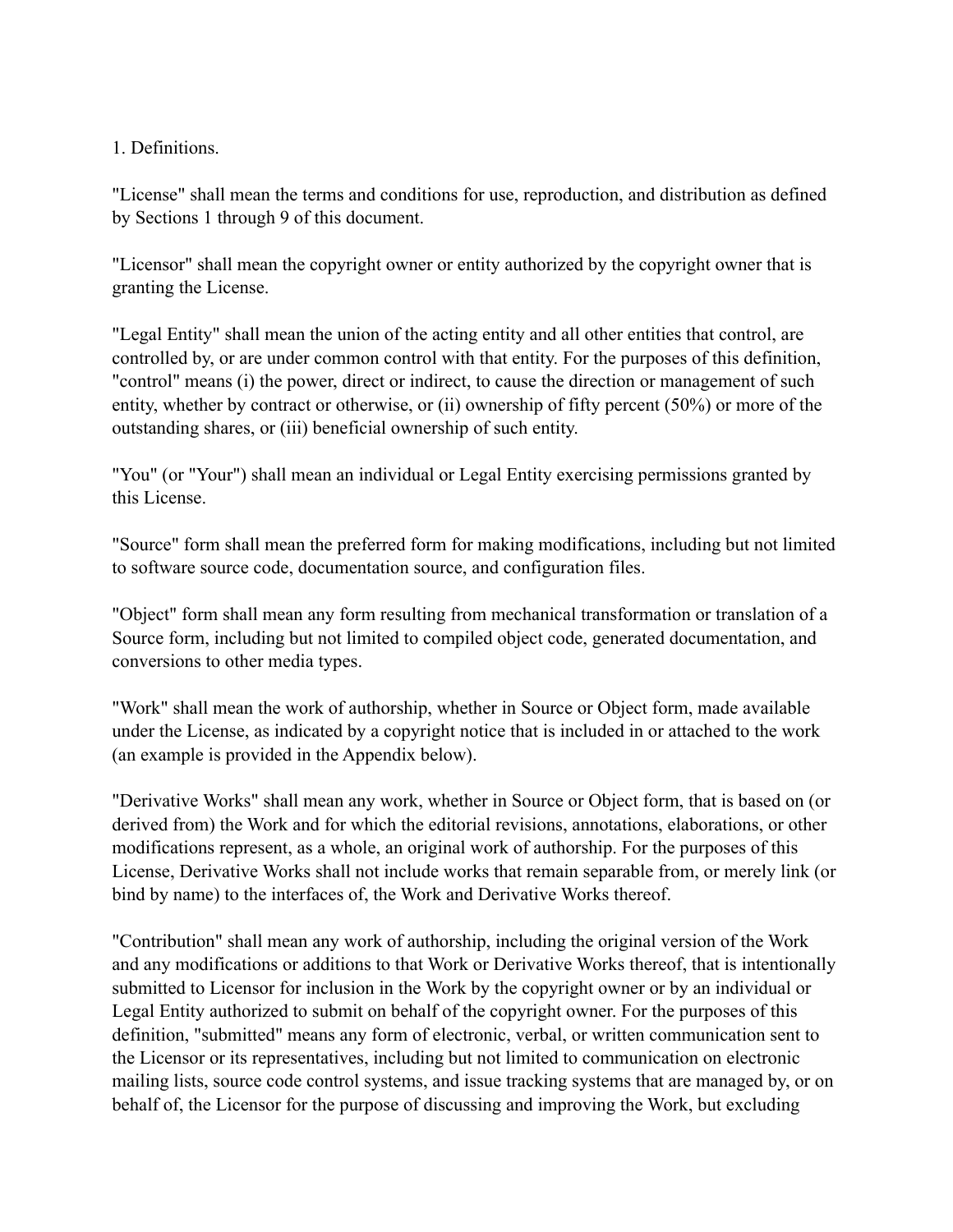communication that is conspicuously marked or otherwise designated in writing by the copyright owner as "Not a Contribution."

"Contributor" shall mean Licensor and any individual or Legal Entity on behalf of whom a Contribution has been received by Licensor and subsequently incorporated within the Work.

2. Grant of Copyright License. Subject to the terms and conditions of this License, each Contributor hereby grants to You a perpetual, worldwide, non-exclusive, no-charge, royalty-free, irrevocable copyright license to reproduce, prepare Derivative Works of, publicly display, publicly perform, sublicense, and distribute the Work and such Derivative Works in Source or Object form.

3. Grant of Patent License. Subject to the terms and conditions of this License, each Contributor hereby grants to You a perpetual, worldwide, non-exclusive, no-charge, royalty-free, irrevocable (except as stated in this section) patent license to make, have made, use, offer to sell, sell, import, and otherwise transfer the Work, where such license applies only to those patent claims licensable by such Contributor that are necessarily infringed by their Contribution(s) alone or by combination of their Contribution(s) with the Work to which such Contribution(s) was submitted. If You institute patent litigation against any entity (including a cross-claim or counterclaim in a lawsuit) alleging that the Work or a Contribution incorporated within the Work constitutes direct or contributory patent infringement, then any patent licenses granted to You under this License for that Work shall terminate as of the date such litigation is filed.

4. Redistribution. You may reproduce and distribute copies of the Work or Derivative Works thereof in any medium, with or without modifications, and in Source or Object form, provided that You meet the following conditions:

You must give any other recipients of the Work or Derivative Works a copy of this License; and You must cause any modified files to carry prominent notices stating that You changed the files; and

You must retain, in the Source form of any Derivative Works that You distribute, all copyright, patent, trademark, and attribution notices from the Source form of the Work, excluding those notices that do not pertain to any part of the Derivative Works; and

If the Work includes a "NOTICE" text file as part of its distribution, then any Derivative Works that You distribute must include a readable copy of the attribution notices contained within such NOTICE file, excluding those notices that do not pertain to any part of the Derivative Works, in at least one of the following places: within a NOTICE text file distributed as part of the Derivative Works; within the Source form or documentation, if provided along with the Derivative Works; or, within a display generated by the Derivative Works, if and wherever such third-party notices normally appear. The contents of the NOTICE file are for informational purposes only and do not modify the License. You may add Your own attribution notices within Derivative Works that You distribute, alongside or as an addendum to the NOTICE text from the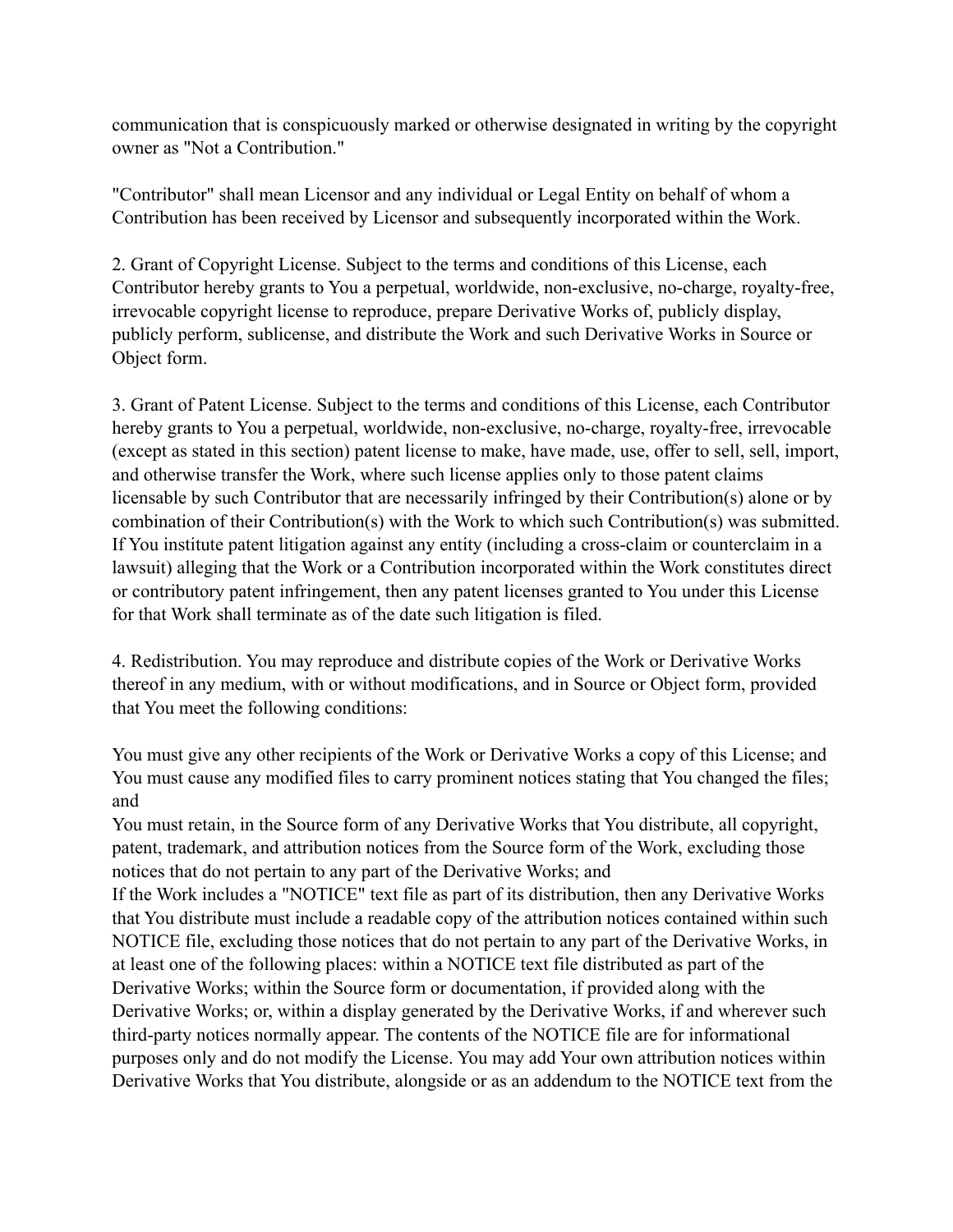Work, provided that such additional attribution notices cannot be construed as modifying the License.

You may add Your own copyright statement to Your modifications and may provide additional or different license terms and conditions for use, reproduction, or distribution of Your modifications, or for any such Derivative Works as a whole, provided Your use, reproduction, and distribution of the Work otherwise complies with the conditions stated in this License. 5. Submission of Contributions. Unless You explicitly state otherwise, any Contribution intentionally submitted for inclusion in the Work by You to the Licensor shall be under the terms and conditions of this License, without any additional terms or conditions. Notwithstanding the above, nothing herein shall supersede or modify the terms of any separate license agreement you may have executed with Licensor regarding such Contributions.

6. Trademarks. This License does not grant permission to use the trade names, trademarks, service marks, or product names of the Licensor, except as required for reasonable and customary use in describing the origin of the Work and reproducing the content of the NOTICE file.

7. Disclaimer of Warranty. Unless required by applicable law or agreed to in writing, Licensor provides the Work (and each Contributor provides its Contributions) on an "AS IS" BASIS, WITHOUT WARRANTIES OR CONDITIONS OF ANY KIND, either express or implied, including, without limitation, any warranties or conditions of TITLE, NON-INFRINGEMENT, MERCHANTABILITY, or FITNESS FOR A PARTICULAR PURPOSE. You are solely responsible for determining the appropriateness of using or redistributing the Work and assume any risks associated with Your exercise of permissions under this License.

8. Limitation of Liability. In no event and under no legal theory, whether in tort (including negligence), contract, or otherwise, unless required by applicable law (such as deliberate and grossly negligent acts) or agreed to in writing, shall any Contributor be liable to You for damages, including any direct, indirect, special, incidental, or consequential damages of any character arising as a result of this License or out of the use or inability to use the Work (including but not limited to damages for loss of goodwill, work stoppage, computer failure or malfunction, or any and all other commercial damages or losses), even if such Contributor has been advised of the possibility of such damages.

9. Accepting Warranty or Additional Liability. While redistributing the Work or Derivative Works thereof, You may choose to offer, and charge a fee for, acceptance of support, warranty, indemnity, or other liability obligations and/or rights consistent with this License. However, in accepting such obligations, You may act only on Your own behalf and on Your sole responsibility, not on behalf of any other Contributor, and only if You agree to indemnify, defend, and hold each Contributor harmless for any liability incurred by, or claims asserted against, such Contributor by reason of your accepting any such warranty or additional liability.